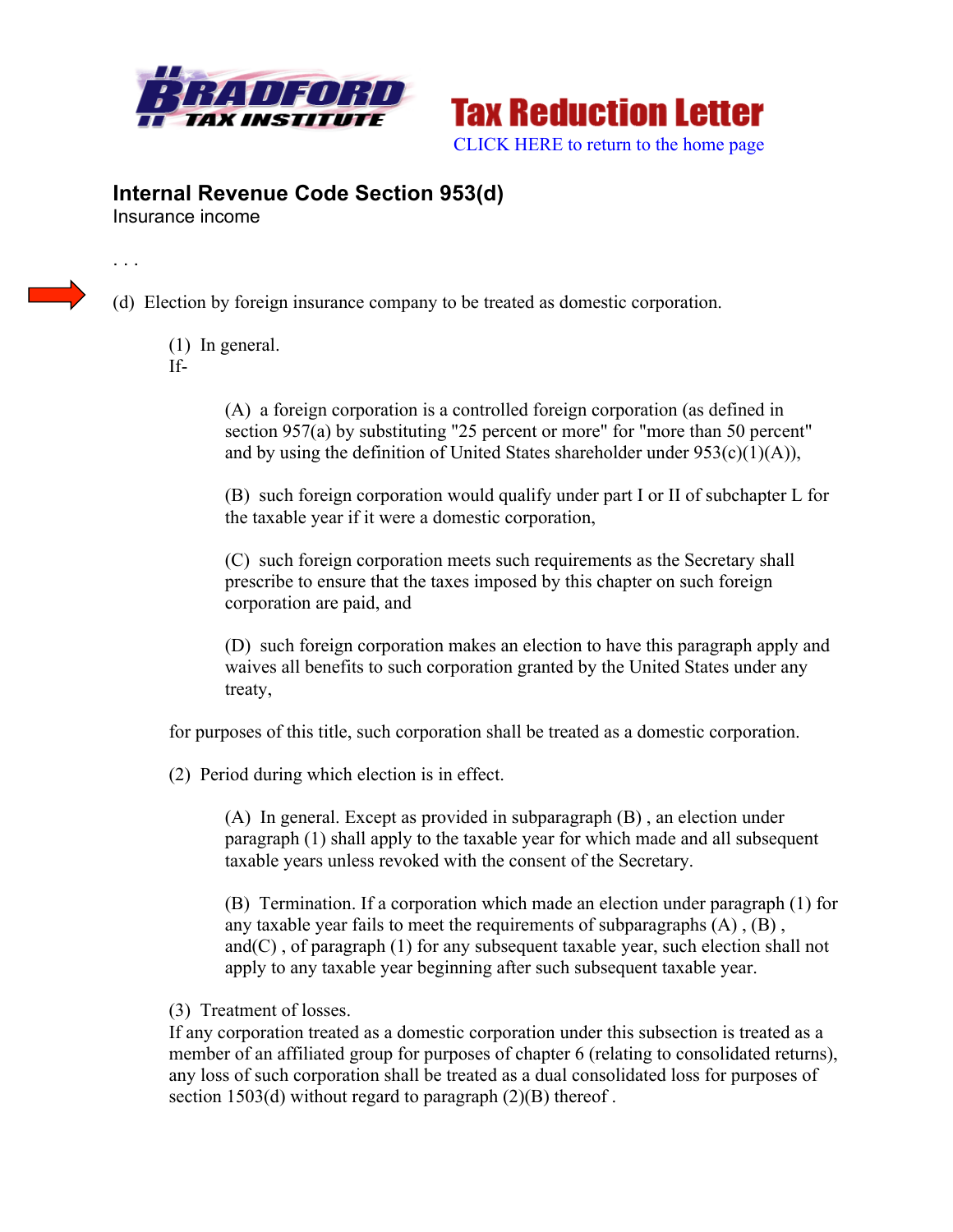## (4) Effect of election.

(A) In general. For purposes of section 367 , any foreign corporation making an election under paragraph (1) shall be treated as transferring (as of the 1st day of the 1st taxable year to which such election applies) all of its assets to a domestic corporation in connection with an exchange to which section 354 applies.

(B) Exception for pre-1988 earnings and profit.

(i) In general. Earnings and profits of the foreign corporation accumulated in taxable years beginning before January 1, 1988, shall not be included in the gross income of the persons holding stock in such corporation by reason of subparagraph (A) .

(ii) Treatment of distributions. For purposes of this title, any distribution made by a corporation to which an election under paragraph (1) applies out of earnings and profits accumulated in taxable years beginning before January 1, 1988, shall be treated as a distribution made by a foreign corporation.

(iii) Certain rules to continue to apply to pre-1988 earnings. The provisions specified in clause (iv) shall be applied without regard to paragraph (1) , except that, in the case of a corporation to which an election under paragraph (1) applies, only earnings and profits accumulated in taxable years beginning before January 1, 1988, shall be taken into account.

(iv) Specified provisions. The provisions specified in this clause are:

(I) Section 1248 (relating to gain from certain sales or exchanges of stock in certain foreign corporations).

(II) Subpart F of part III of subchapter N to the extent such subpart relates to earnings invested in United States property or amounts referred to in clause (ii) or (iii) of section  $951(a)(1)(A)$ .

(III) Section 884 to the extent the foreign corporation reinvested 1987 earnings and profits in United States assets.

(5) Effect of termination.

For purposes of section 367 , if-

(A) an election is made by a corporation under paragraph (1) for any taxable year, and

(B) such election ceases to apply for any subsequent taxable year,